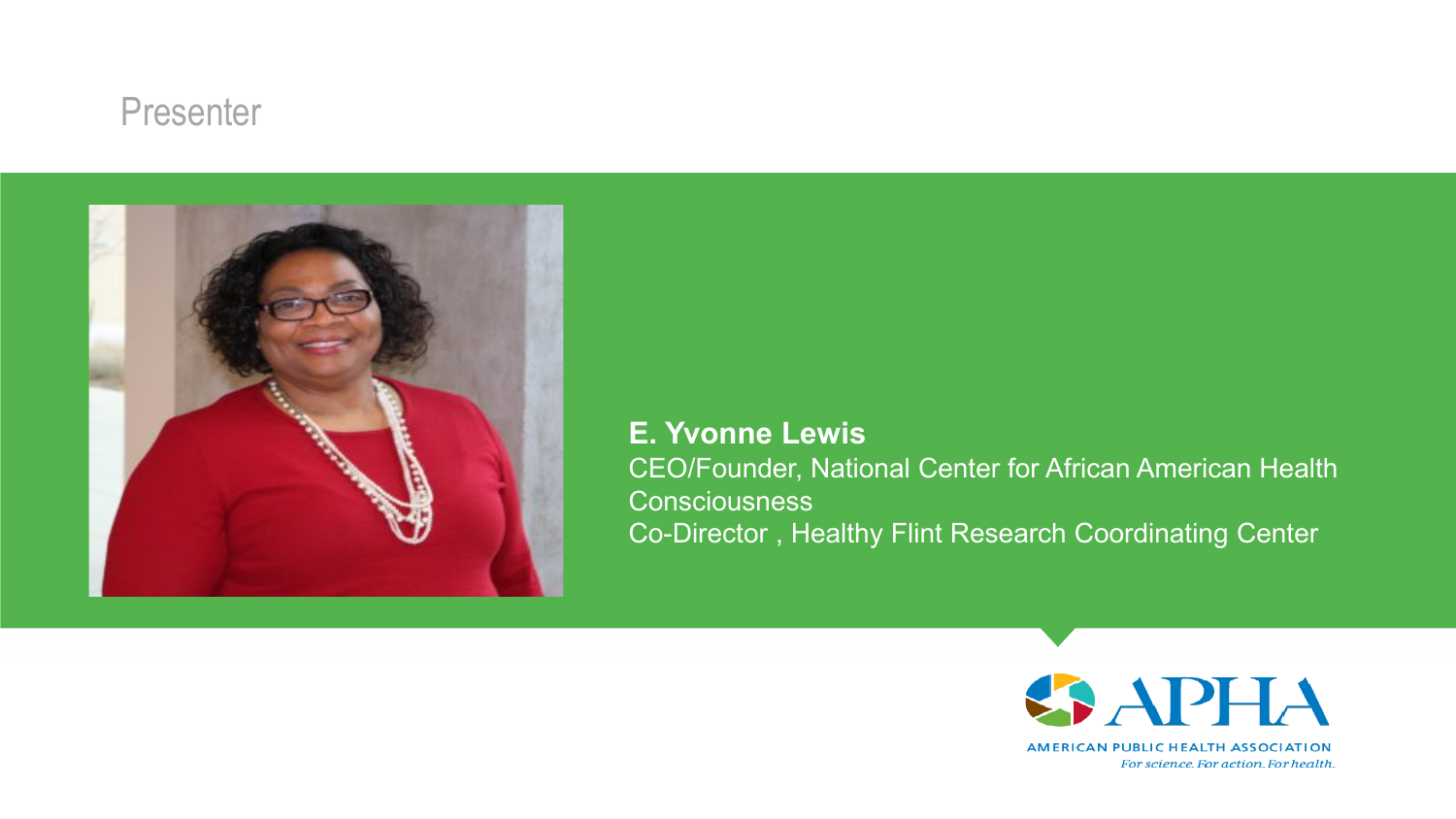

# **Protecting the Health of Children: A National Snapshot of Environmental Health Services**

# **"Voices of Flint"**

American Public Health Association Webinar

> **Presented by: E. Yvonne Lewis, BS, BBA Co-Director, HFRCC February 28, 2019**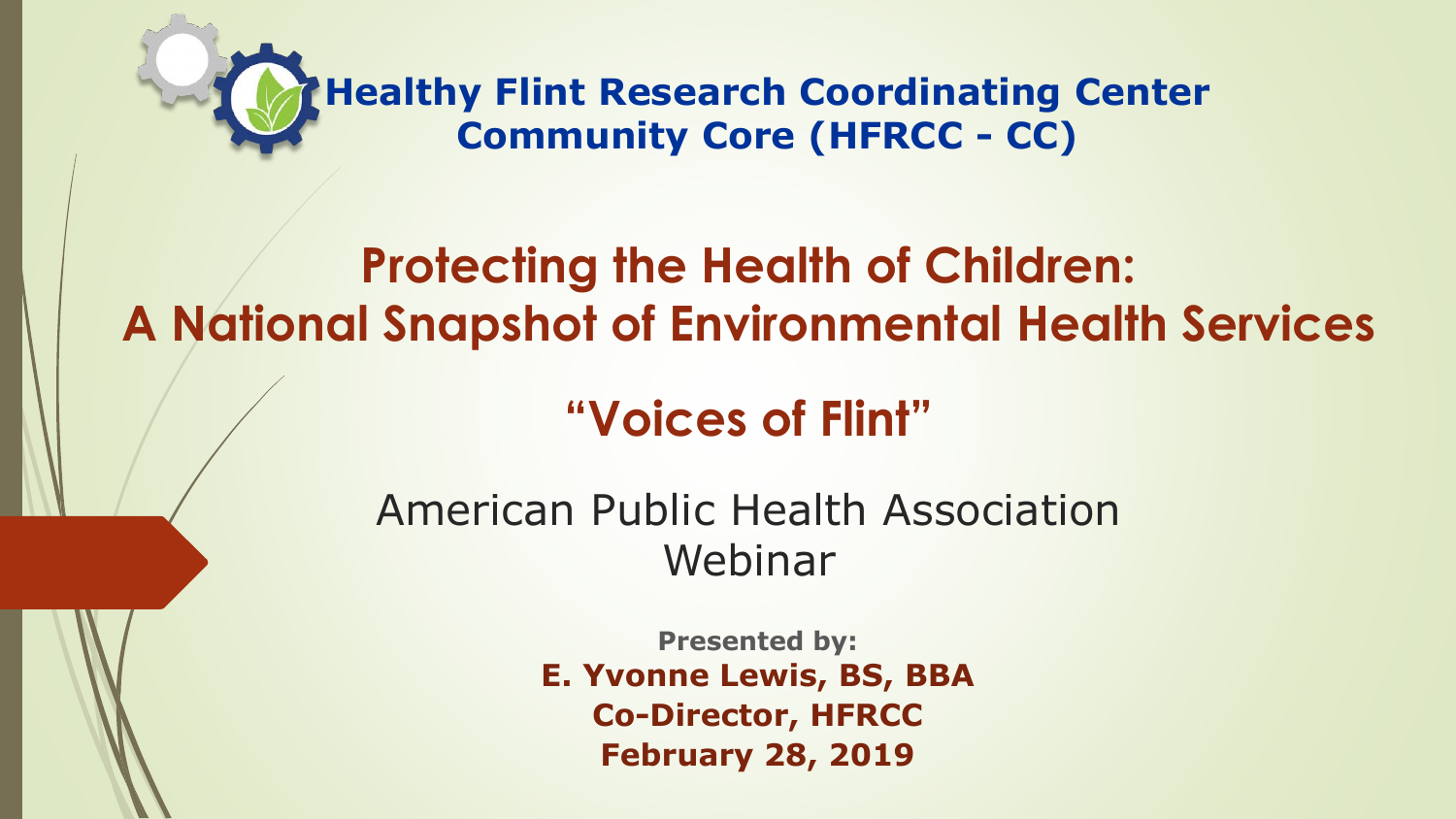### **Community/Academic Partnership**



**National Center for African American Health Consciousness Community Based Organization Partners(CBOP)**

**Community Based Organization Partners**



#### • **Tonya French-Turner, MBA**

• **E.Yvonne Lewis, BS**



- **Debra Furr-Holden, PhD**
- **Richard Sadler, PhD**



### **University of Michigan –Flint**

- **Kenneth Sylvester, PhD**
- **Michelle Sali, PhD**



#### **University of Michigan– Ann Arbor**

- **Susan Wolford, MD, MPH**
- **Patricia Piechowski, MPH**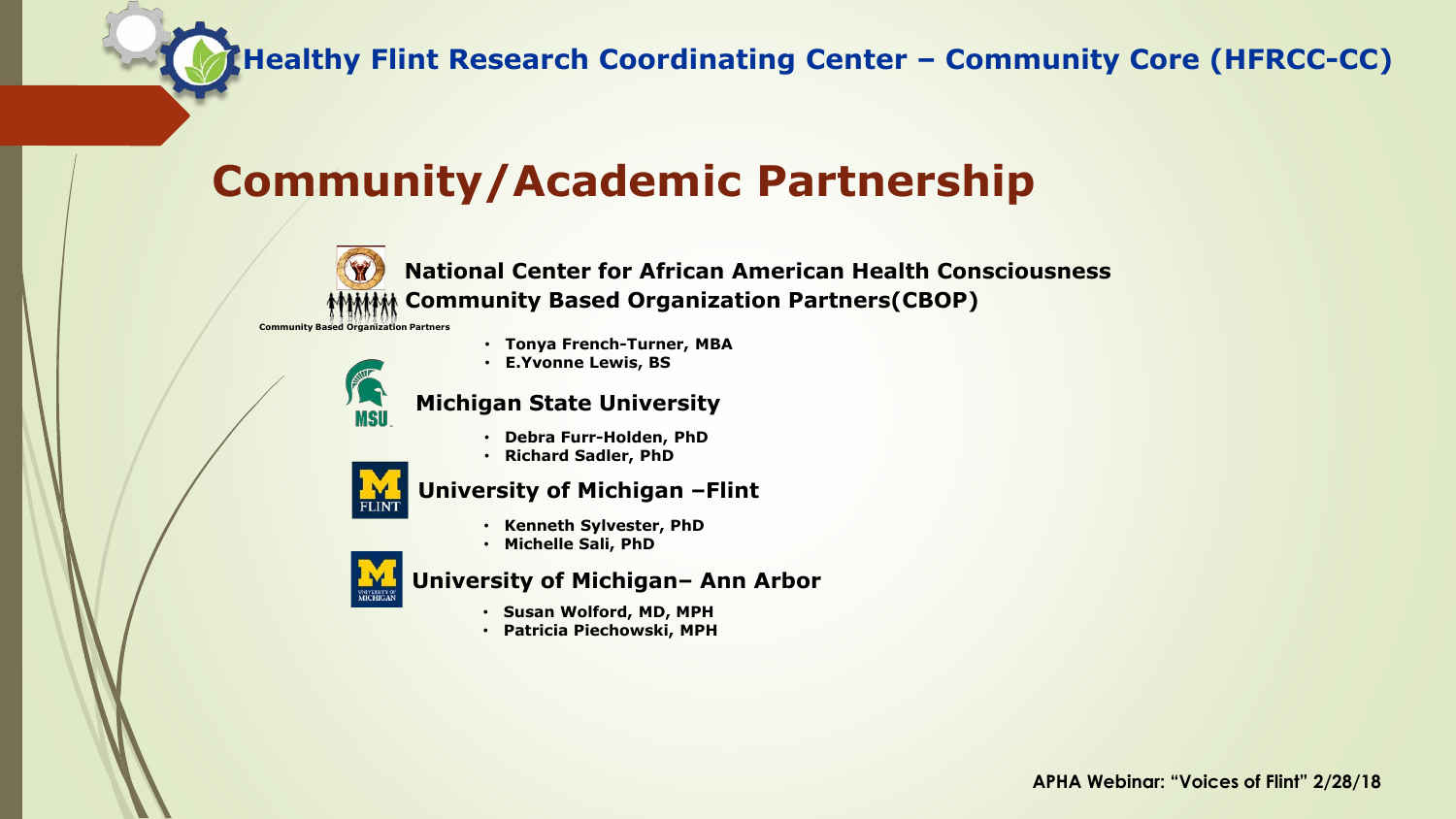# **Who we are**

### **The HFRCC:**

- Is a **Community-Academic Partnership**
- Involves voluntary participation by community members, organizations and researchers
- Is focused on
	- $\triangleright$  the economic environmental, behavioral and physical health of Flint residents,
	- data dissemination, as well as training and education for academic and community partners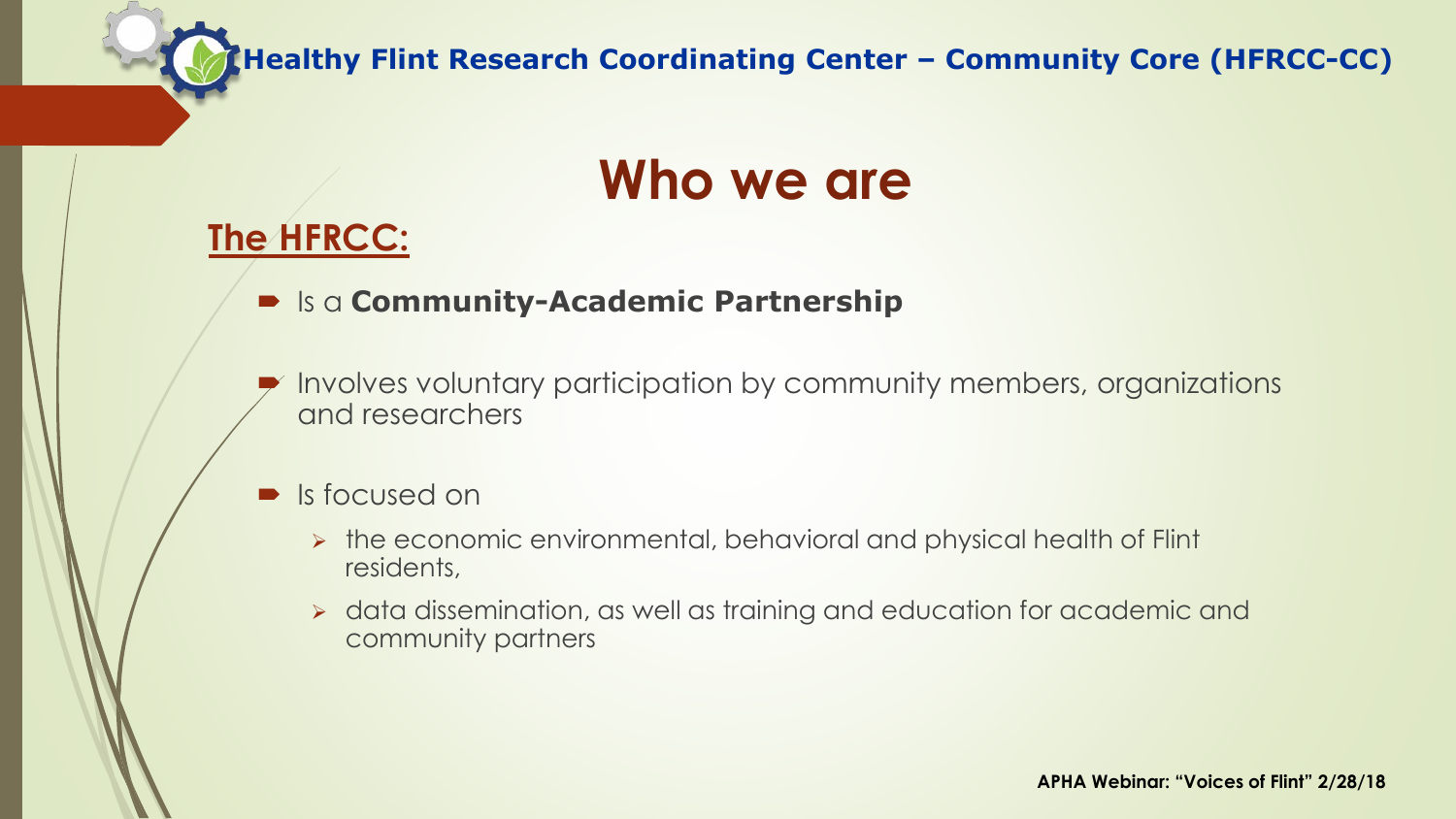# **Community Engagement**

- Identify opportunities to hear voices of community on a variety of concerns
- Connect Community with Academic Partners
- **Discuss and vet research questions/ideas**
- Gain insights on perspectives and community impact
- Encourage participation at various levels of the research process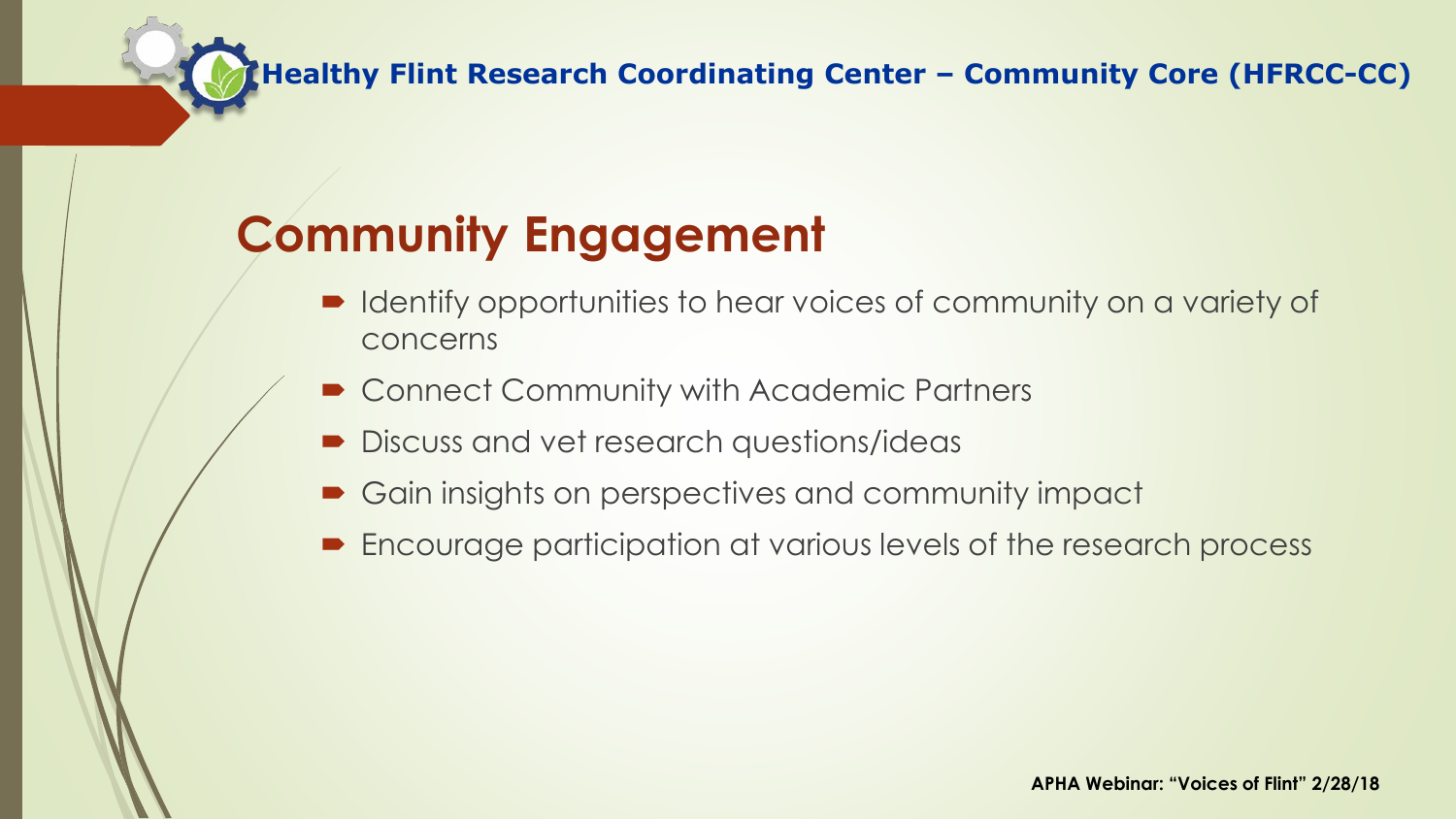# **Community Conversation**

- Building on Community Dialogues, a Solution-Oriented approach to identifying a problem(s)
- Engaging Community members in providing input and perspective
- Encouraging participation in sharing knowledge and identifying needs
- Understand Community Concerns and Expectations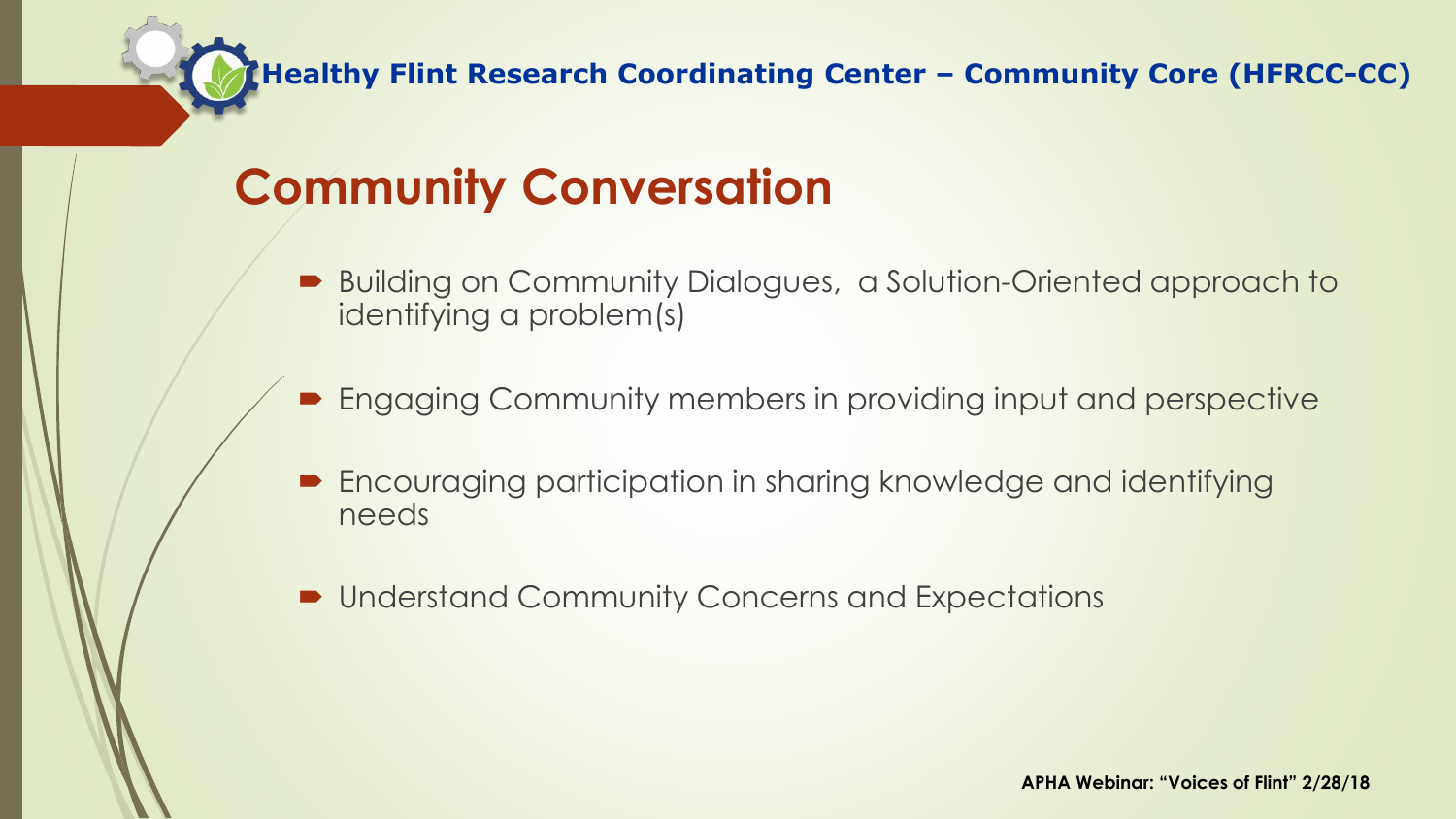## **Contextualize the Conversation**

- Make it relevant to the Community
- Gain an Understanding of the Community Perspective
	- Concerns and issues may vary
	- **Impact on Children's Health may differ**
	- **Eligibility criterial by differ**
	- Resources may differ
- Encourage participation at various levels of the conversation
- Connect Community with Partners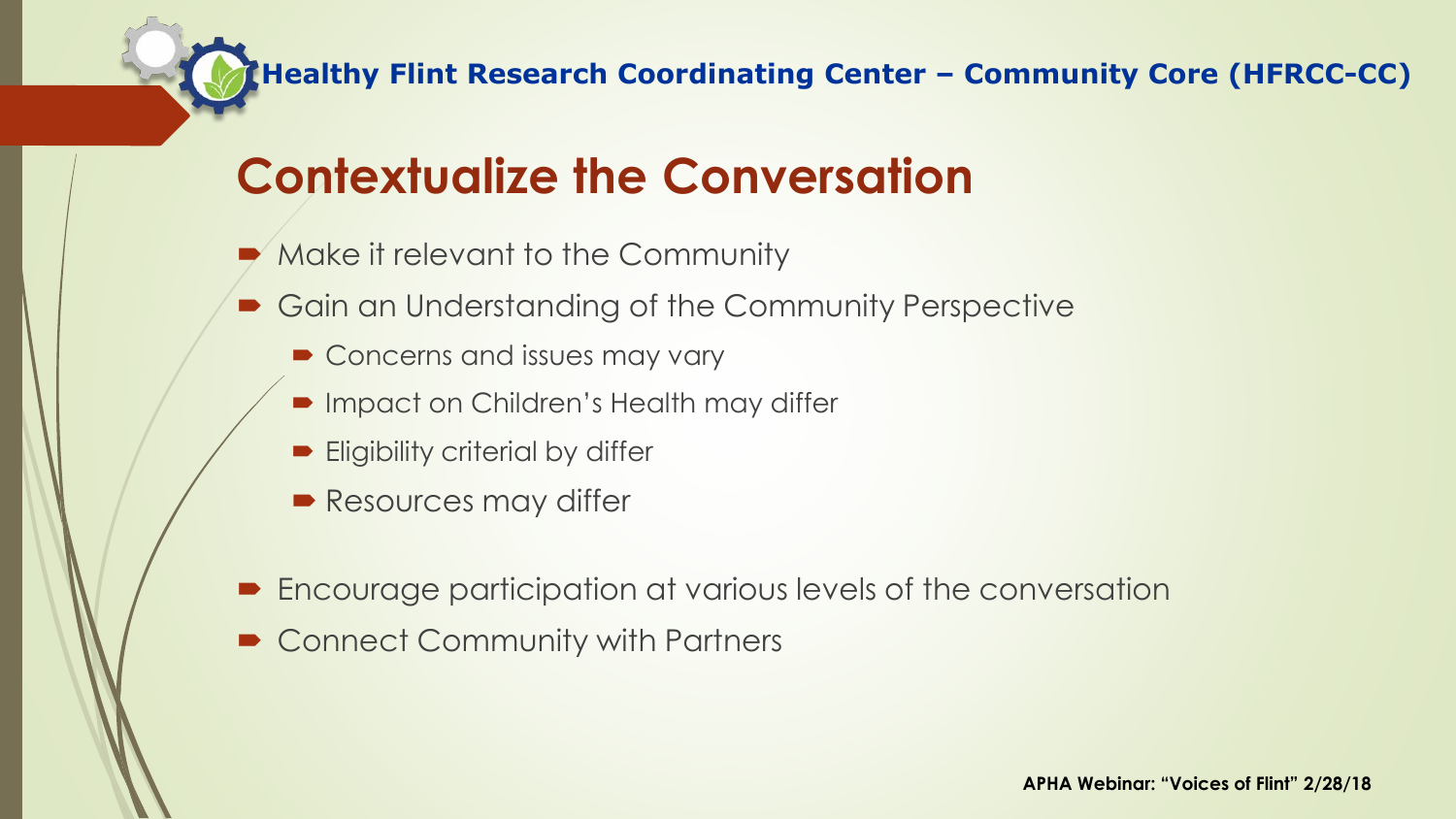### **Address Access Issues**

### **Access to information**

- $\blacksquare$  Is there an awareness about what is available?
- How is this information communicated?
	- $\blacktriangleright$  Is there consideration for special populations:
		- Non-readers/low literacy
		- Deaf and hard of hearing
		- Non-English speaking

### **Access of information**

- How can community members access information and services?
- Are the information and services both accessible and acceptable?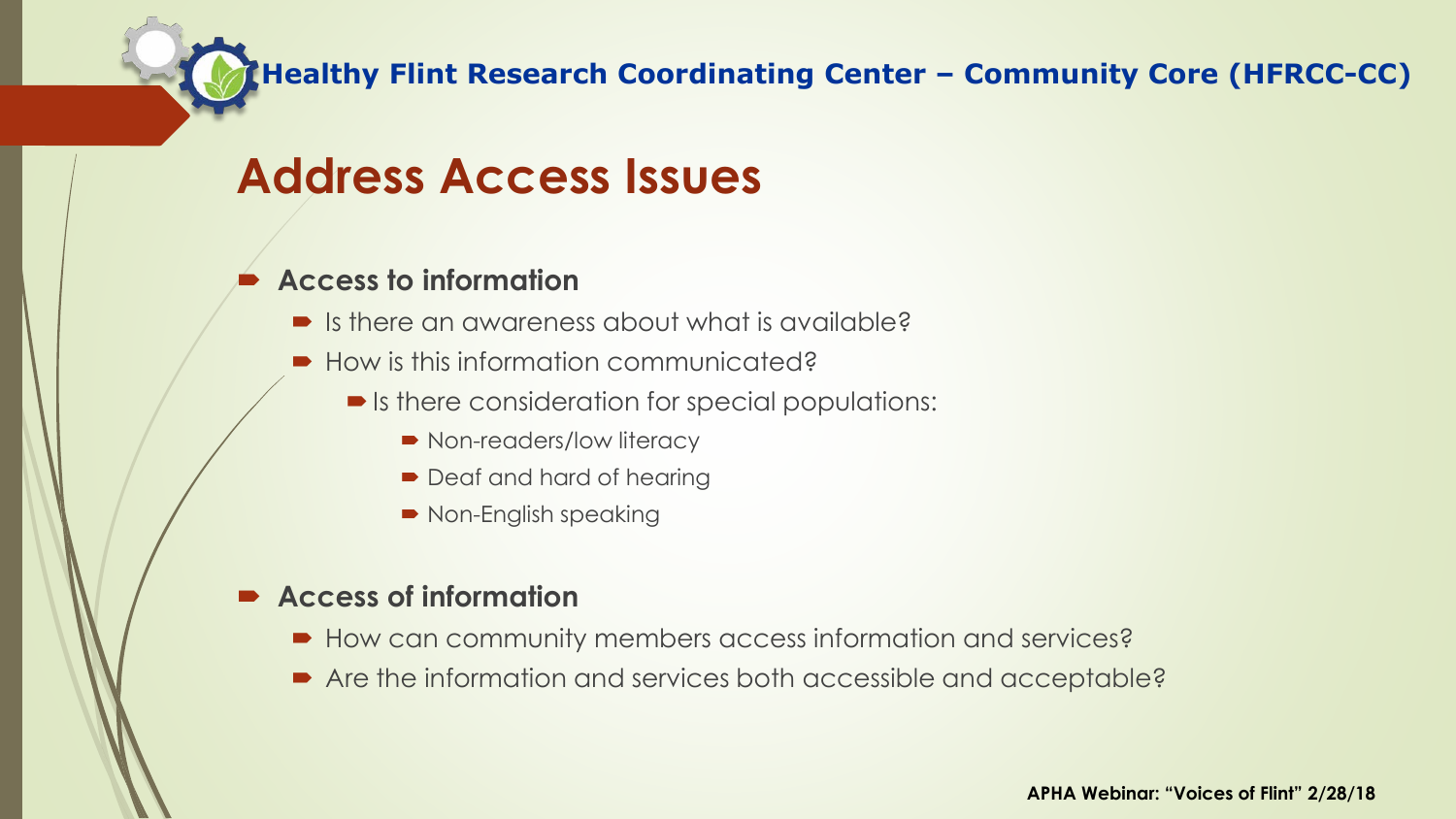### **Voices from Flint**

- APHA Children's Environmental Health
- Executive Committee Member Ella Greene-Moton
	- ▶ Coordination with HFRCC CC
		- Engaging community members
		- Engaging appropriate service organizations
- Event Date: April 24, 2018
- Co-Facilitated by APHA & HFRCC
- **Participants:** 
	- $\geq 25$  community members
	- **▶ 3 agencies**



#### **APHA Webinar: "Voices of Flint" 2/28/18**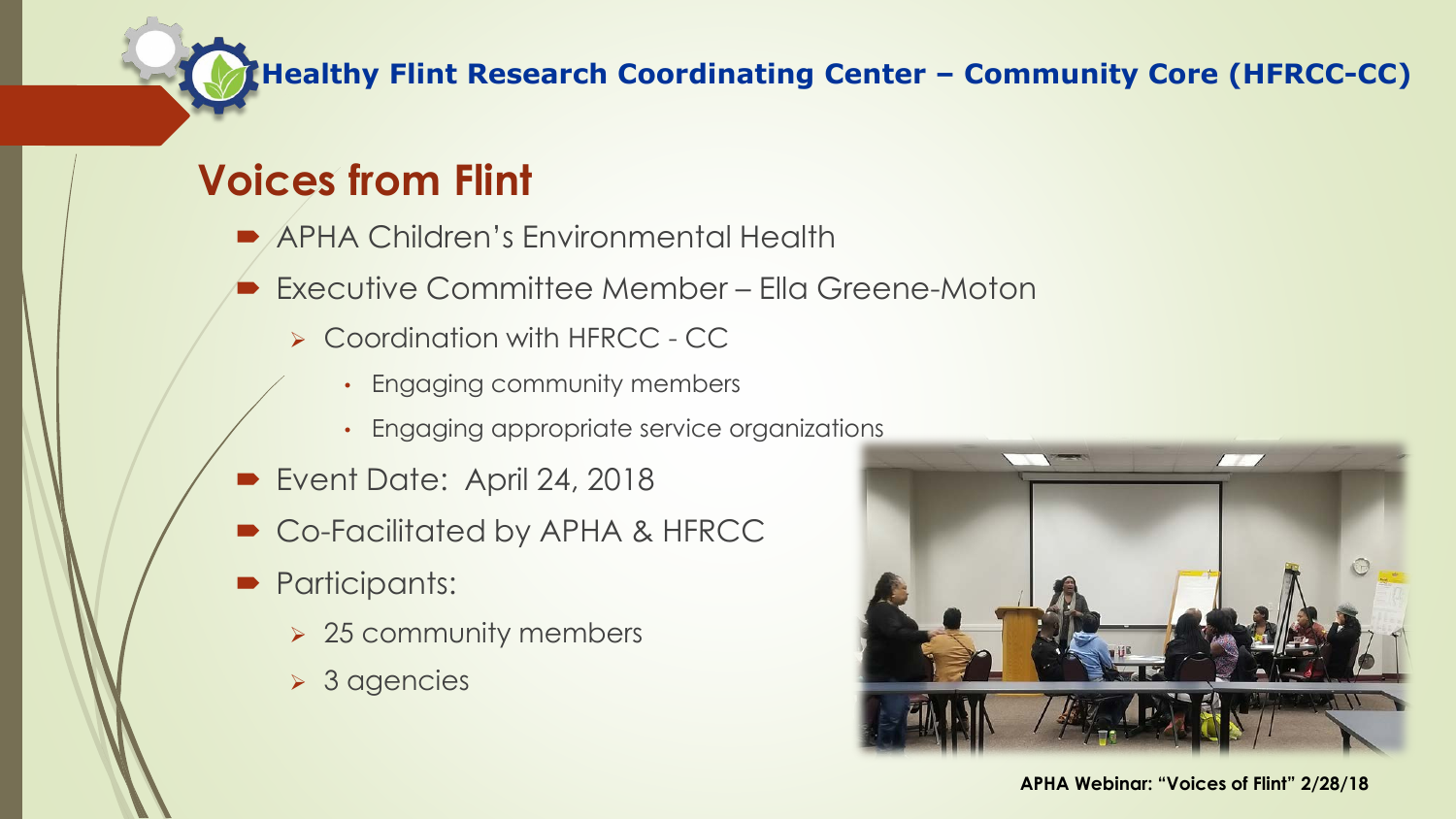# **Participation**

- Community Members who had children ages 0-8
- **Flint Water Crisis** 
	- $\triangleright$  Lead exposure
		- WATER & LEAD BASED PAINT
	- ▶ Other environmental toxins
- **Community Agency/Organization Representation** 
	- Genesee County Health Department Environmental Health
	- ▶ City of Flint Recovery Officer
	- ▶ RECAST City of Flint/Michigan State University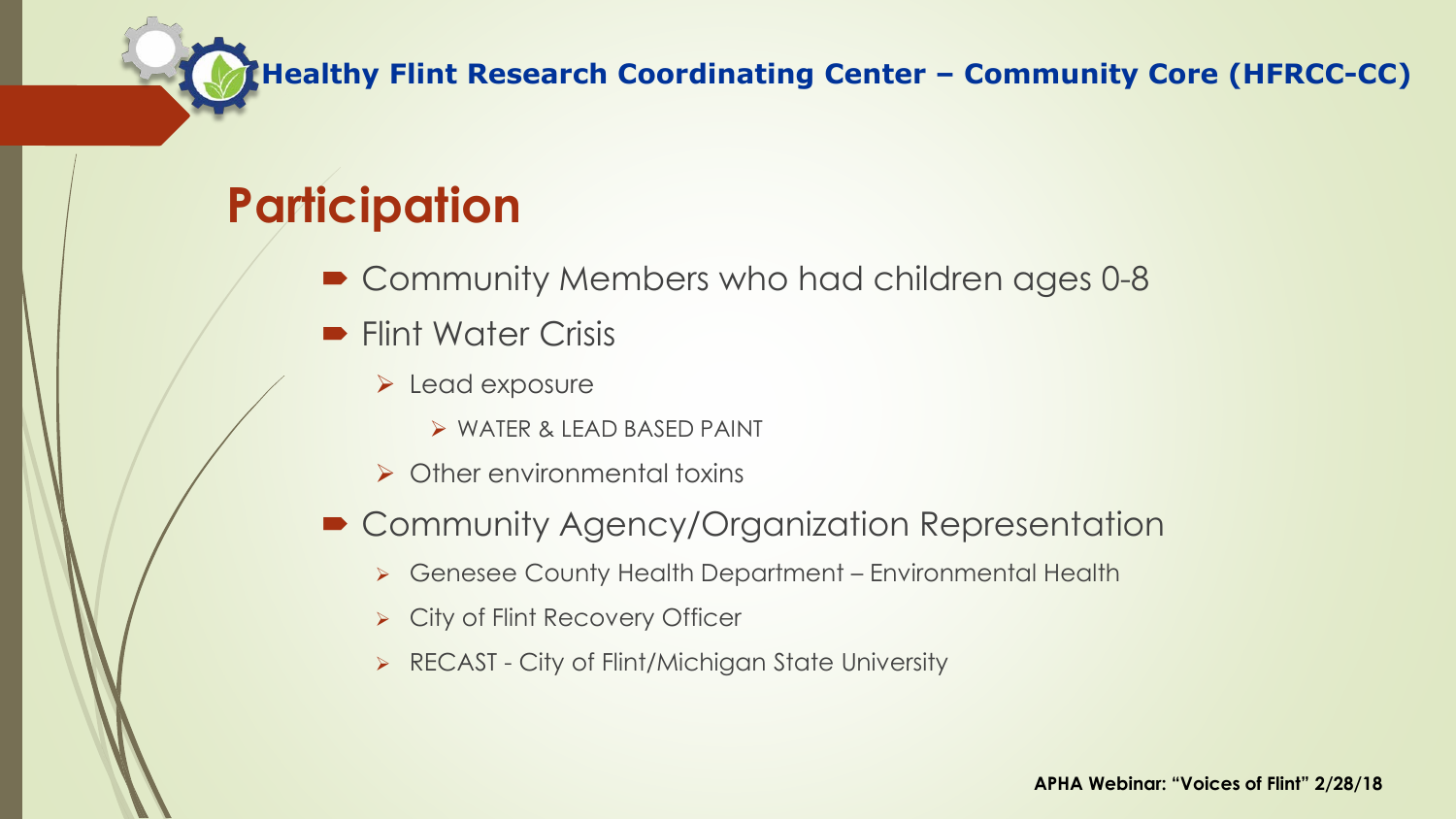## **Bridge and Broker**

- **Healthy Flint Research Coordinating Center (HFRCC) CC**
	- **Assist in coordinating research**
	- Engaging Community to clarify Research & Research Opportunities
	- **Engage Service Organizations/Agencies**
	- **Provide Education and Coaching on how to access and use resources**
	- Serves as a resource

### **Community Organizations & Research & Service Projects**

- Build on existing Relationships
- Community Partnerships can serve as connectors between Community, Academic Partners and Agencies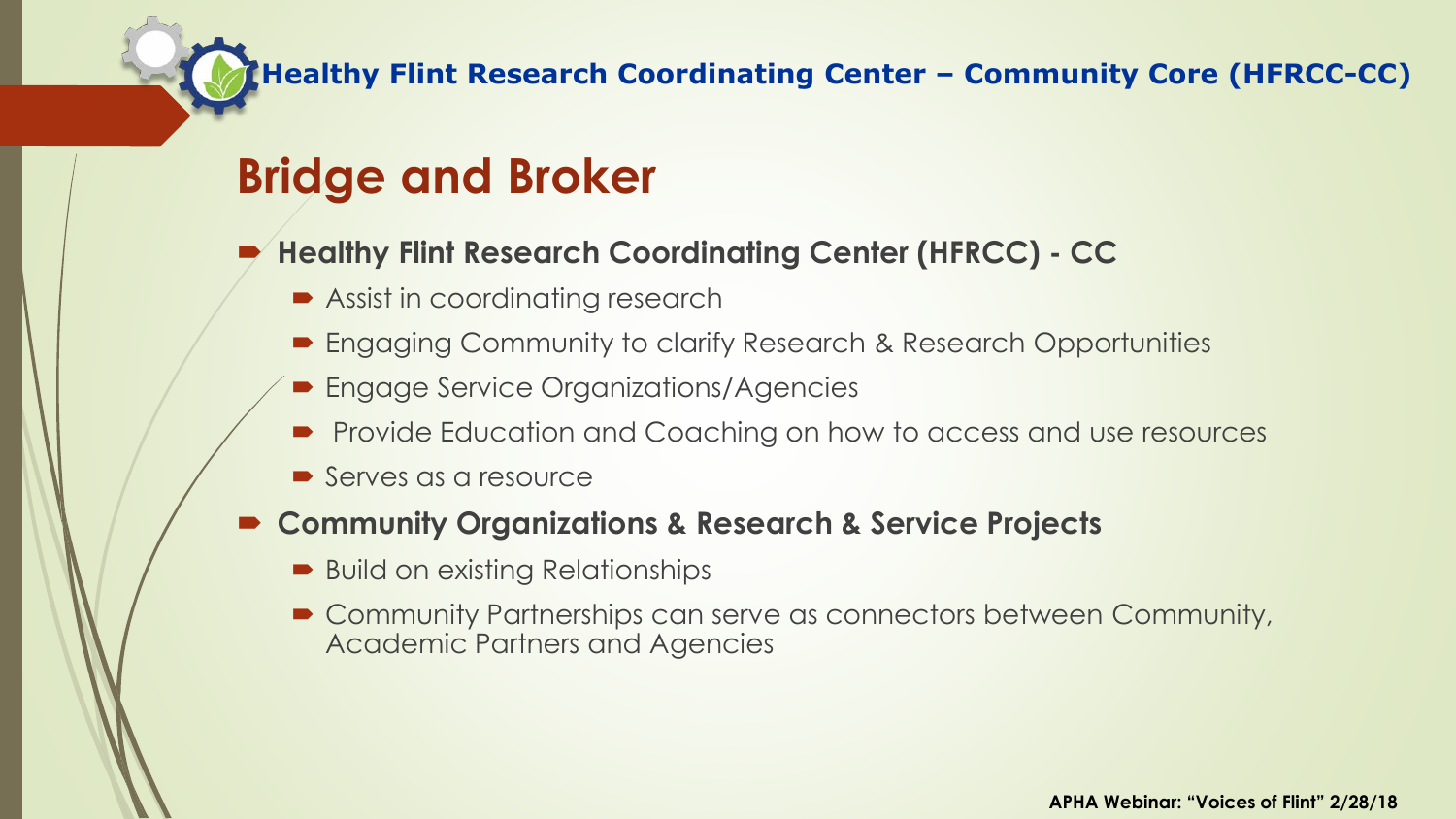### **APHA Expectations**

- Better understand community's:
	- > Questions/concerns regarding environmental health
	- $\triangleright$  Background on the issue
	- Knowledge of services available in the community and accessibility
	- ▶ Community's response to information presented

■ Better understand how this information could be used at a policy level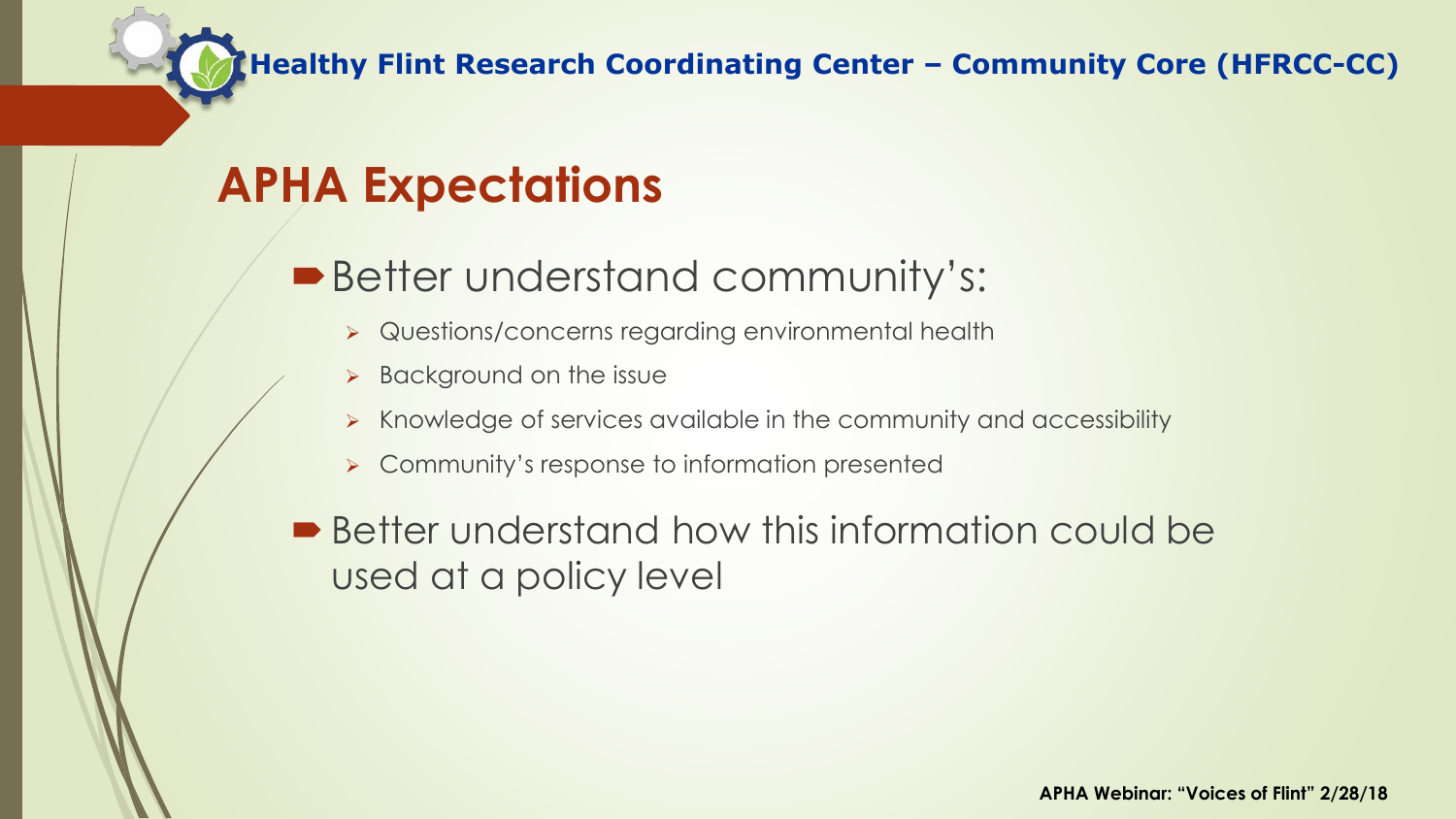## **Community Expectations of APHA**

- Better understand:
	- Questions/concerns regarding environmental health
	- $\triangleright$  Background on the issue
	- **Benefit to community for participation**
	- **EXA:** Long-term impacts of the project/conversation
	- $\triangleright$  How the community will be informed of outcomes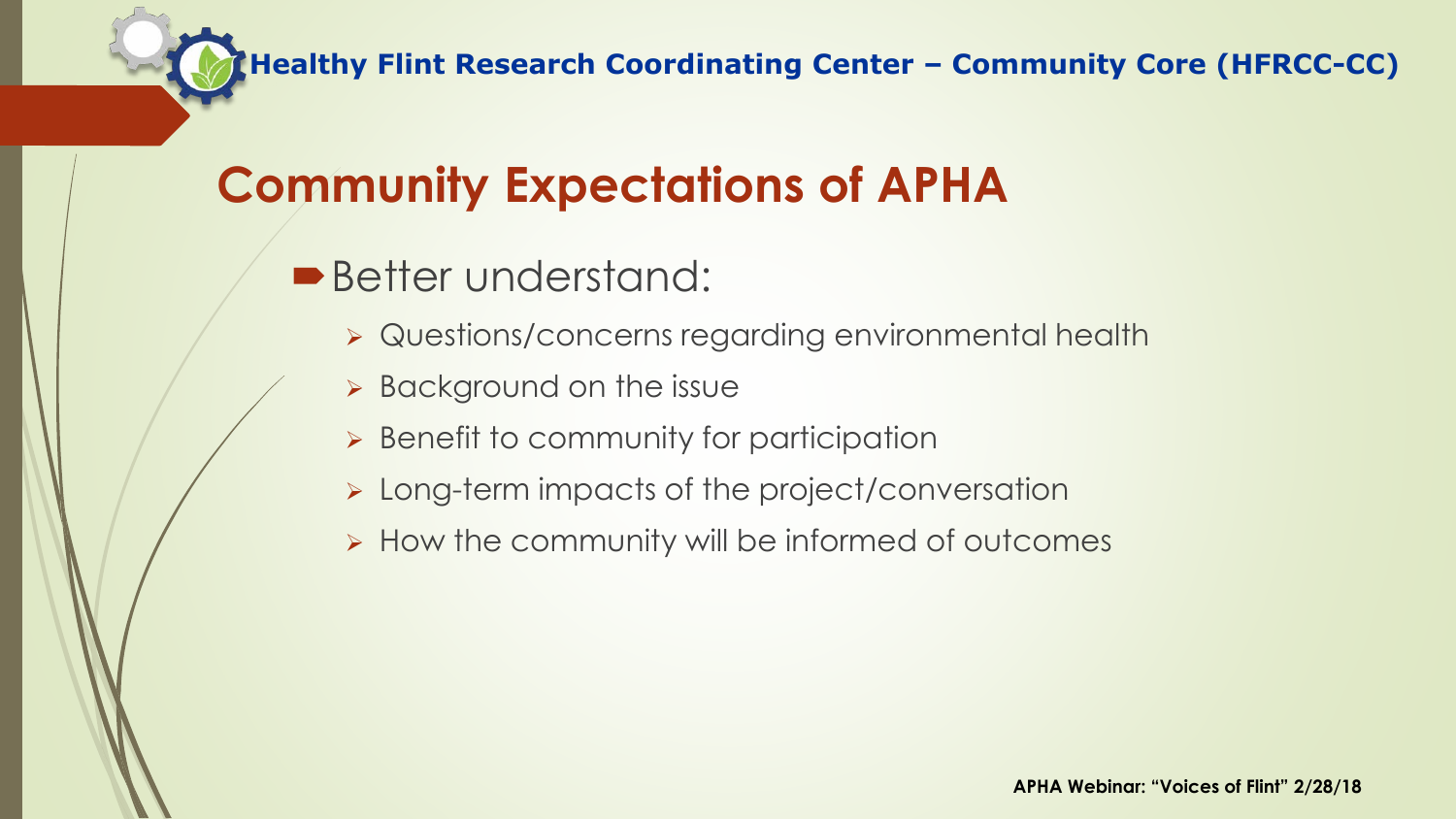# **Outcomes**

- Greater awareness of the:
	- **EXAT National focus on Children's Environmental Health**
	- > The programs and services available in our community
	- $\triangleright$  How their voices can assist other communities
	- > Waiting to learn more about the results of this project
- Commitment to maintain connection and communication with Community